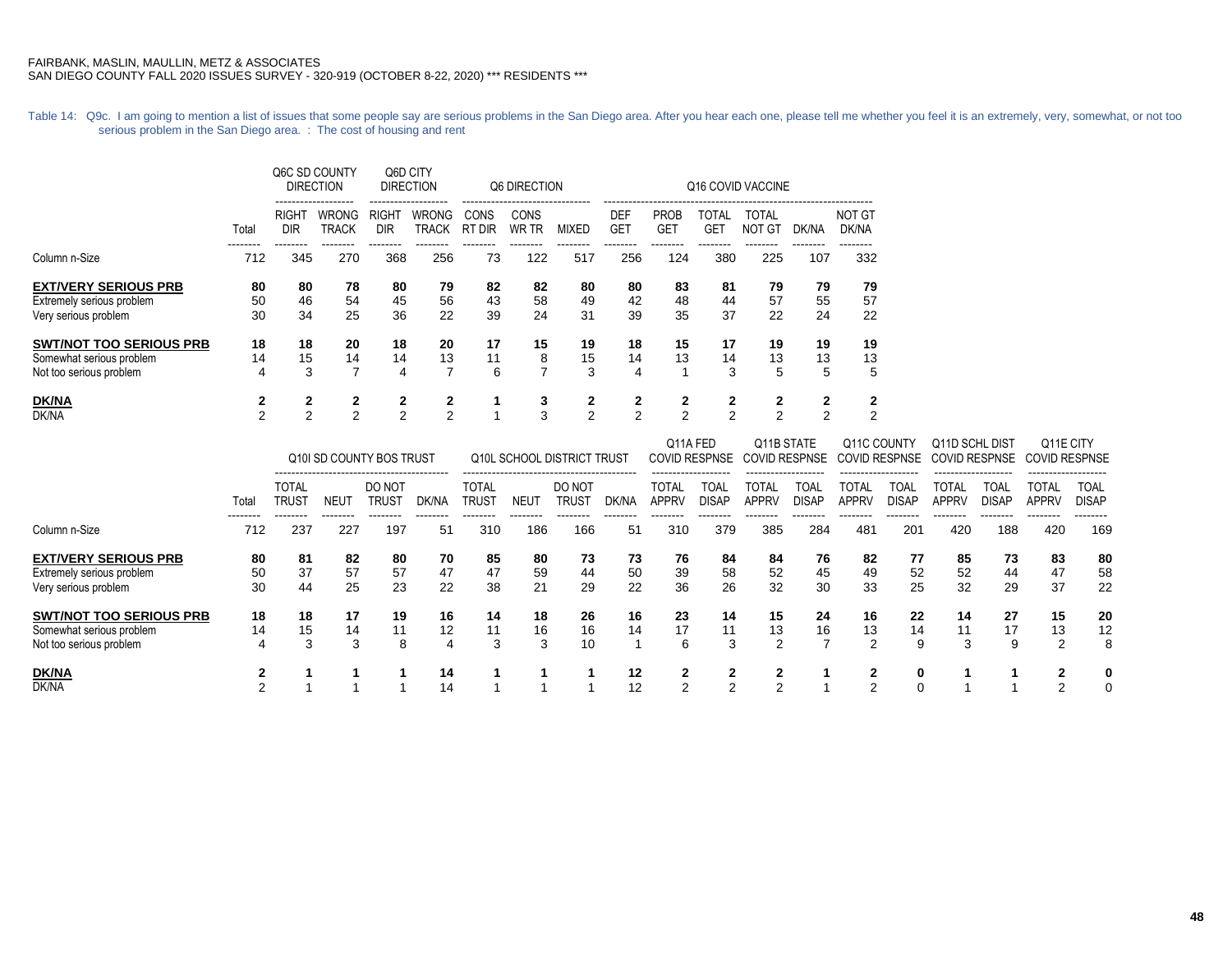Table 14: Q9c. I am going to mention a list of issues that some people say are serious problems in the San Diego area. After you hear each one, please tell me whether you feel it is an extremely, very, somewhat, or not too serious problem in the San Diego area. : The cost of housing and rent

|                                                                                       |                     | Q13 CHILDREN        |                    | Q15 ED QUALITY             |                     |                           |                |                            |                            |                                                                  | Q18 CHANGE POLICE FUNDING  |                            |                            |                             | Q19 BORDER                  |                                                |                            |                    |                |
|---------------------------------------------------------------------------------------|---------------------|---------------------|--------------------|----------------------------|---------------------|---------------------------|----------------|----------------------------|----------------------------|------------------------------------------------------------------|----------------------------|----------------------------|----------------------------|-----------------------------|-----------------------------|------------------------------------------------|----------------------------|--------------------|----------------|
|                                                                                       | Total               | <b>YES</b>          | <b>NO</b>          | B                          | C                   | D                         | A/B            | D/F                        | <b>STR</b><br><b>FAV</b>   | <b>SMWT</b><br>FAV                                               | <b>STR</b><br>OPP          | <b>TOTAL</b><br><b>FAV</b> | <b>TOTAL</b><br>OPP        | ------------------<br>DK/NA | <b>REST</b><br><b>RSTRC</b> | -------------------------------<br><b>OPEN</b> | DK/NA                      |                    |                |
| Column n-Size                                                                         | 712                 | 386                 | .<br>309           | 59                         | -----<br>50         | 35                        | 78             | 49                         | --------<br>194            | --------<br>155                                                  | --------<br>227            | --------<br>349            | --------<br>291            | --------<br>72              | --------<br>291             | --------<br>325                                | 96                         |                    |                |
| <b>EXT/VERY SERIOUS PRB</b><br>Extremely serious problem<br>Very serious problem      | 80<br>50<br>30      | 79<br>50<br>29      | 82<br>49<br>33     | 81<br>62<br>20             | 85<br>48<br>37      | 87<br>51<br>36            | 83<br>62<br>21 | 81<br>50<br>31             | 86<br>62<br>24             | 87<br>52<br>35                                                   | 73<br>37<br>35             | 86<br>58<br>29             | 75<br>41<br>33             | 73<br>46<br>27              | 79<br>45<br>34              | 82<br>52<br>31                                 | 78<br>58<br>20             |                    |                |
| <b>SWT/NOT TOO SERIOUS PRB</b><br>Somewhat serious problem<br>Not too serious problem | 18<br>14<br>4       | 19<br>14<br>5       | 16<br>13<br>3      | 19<br>16<br>3              | 15<br>12<br>3       | 13<br>8<br>$\overline{4}$ | 15<br>12<br>3  | 19<br>15<br>5              | 11<br>9<br>3               | 12<br>10<br>$\overline{2}$                                       | 26<br>18<br>8              | 12<br>9<br>$\overline{2}$  | 24<br>17<br>$\overline{7}$ | 21<br>19<br>$\overline{2}$  | 20<br>14                    | 16<br>13<br>3                                  | 17<br>13                   |                    |                |
| <b>DK/NA</b><br><b>DK/NA</b>                                                          | 2<br>$\overline{2}$ | 2<br>$\overline{2}$ | 2<br>2             | 0<br>$\Omega$              | 0<br>0              | 0<br>$\Omega$             | 3<br>3         | 0<br>$\mathbf 0$           | 2<br>2                     |                                                                  |                            | $\mathbf{2}$<br>2          |                            | 5<br>5                      |                             | 1                                              | 5<br>5                     |                    |                |
|                                                                                       |                     |                     |                    |                            | Q20 RE-OPEN BORDER  |                           |                |                            |                            | <b>Q21 EMPLOYMENT STATUS</b><br>-------------------------------- |                            |                            |                            | <b>Q22 EDUCATION</b>        |                             |                                                |                            |                    |                |
|                                                                                       | Total               | <b>STR</b><br>FAV   | <b>SMWT</b><br>FAV | <b>STR</b><br>OPP          | TOTAL<br>FAV        | <b>TOTAL</b><br>OPP       | DK/NA          | <b>FULL</b><br><b>TIME</b> | <b>PART</b><br><b>TIME</b> | <b>FRLGD</b><br><b>UNEMP</b>                                     | RE<br><b>TIRED</b>         | <b>WORK</b><br><b>ING</b>  | <b>NOT</b><br><b>WRKNG</b> | HS OR<br>LESS               | SOME<br>COLL                | COLL<br><b>GRAD</b>                            | <b>POST</b><br><b>GRAD</b> | NON-<br>COLL       | COLL+          |
| Column n-Size                                                                         | 712                 | .<br>153            | --------<br>128    | --------<br>228            | --------<br>280     | --------<br>359           | --------<br>72 | --------<br>417            | --------<br>64             | --------<br>52                                                   | --------<br>129            | --------<br>481            | --------<br>214            | --------<br>86              | --------<br>270             | --------<br>221                                | --------<br>128            | --------<br>356    | <br>349        |
| <b>EXT/VERY SERIOUS PRB</b><br>Extremely serious problem<br>Very serious problem      | 80<br>50<br>30      | 83<br>54<br>30      | 79<br>40<br>39     | 77<br>48<br>29             | 81<br>48<br>34      | 79<br>49<br>29            | 84<br>60<br>24 | 82<br>50<br>32             | 86<br>53<br>33             | 76<br>50<br>27                                                   | 73<br>41<br>31             | 82<br>50<br>32             | 77<br>48<br>29             | 78<br>48<br>30              | 86<br>60<br>26              | 77<br>44<br>32                                 | 77<br>38<br>39             | 84<br>57<br>27     | 77<br>42<br>35 |
| <b>SWT/NOT TOO SERIOUS PRB</b><br>Somewhat serious problem<br>Not too serious problem | 18<br>14<br>4       | 16<br>11<br>5       | 18<br>16<br>2      | 21<br>14<br>$\overline{7}$ | 17<br>14<br>3       | 19<br>14<br>6             | 13<br>12       | 17<br>14<br>3              | 14<br>8<br>6               | 24<br>21<br>3                                                    | 23<br>16<br>$\overline{7}$ | 16<br>13<br>3              | 20<br>15<br>5              | 14<br>10<br>3               | 13<br>10<br>3               | 22<br>17<br>6                                  | 23<br>18<br>5              | 13<br>10<br>3      | 22<br>17<br>5  |
| <b>DK/NA</b><br>DK/NA                                                                 | 2<br>$\mathfrak{p}$ |                     | 3<br>3             | 2<br>$\overline{2}$        | 2<br>$\overline{2}$ | 2<br>$\overline{2}$       | 3<br>3         |                            | 0<br>0                     | 0<br>$\Omega$                                                    | 4<br>4                     |                            | 3<br>3                     | 8<br>8                      |                             |                                                | 0<br>$\Omega$              | 2<br>$\mathcal{P}$ | 1              |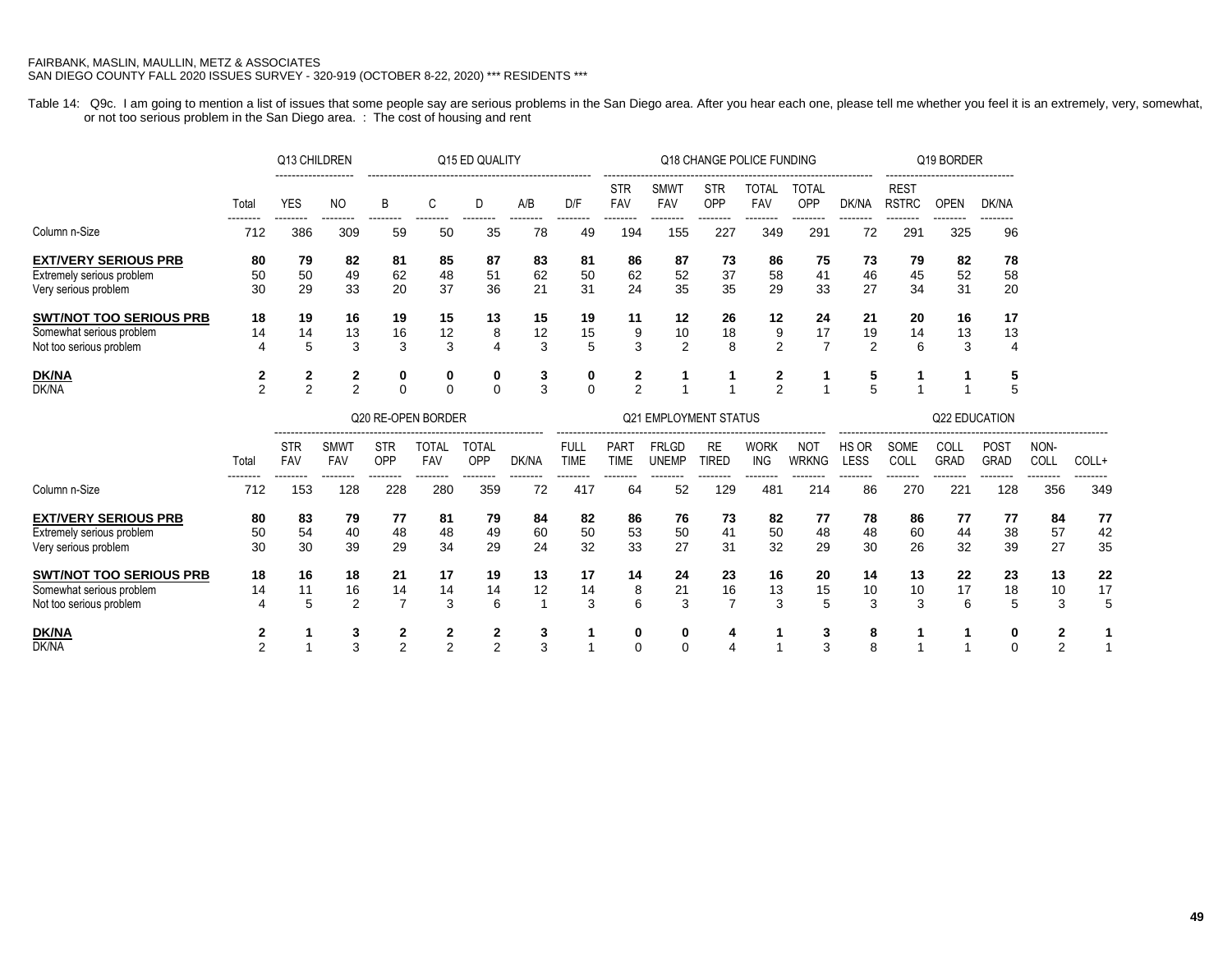Table 14: Q9c. I am going to mention a list of issues that some people say are serious problems in the San Diego area. After you hear each one, please tell me whether you feel it is an extremely, very, somewhat, or not too serious problem in the San Diego area. : The cost of housing and rent

|                                                                                       |                 |                |                    |                | Q23 IDEOLOGY        |                 |                 |                 |                   |                     |                     | Q24 PARTY SELF-ID        |                           | <b>QB RACE/ETHNICITY</b> |                 |                 |                 |                    |                |                 |
|---------------------------------------------------------------------------------------|-----------------|----------------|--------------------|----------------|---------------------|-----------------|-----------------|-----------------|-------------------|---------------------|---------------------|--------------------------|---------------------------|--------------------------|-----------------|-----------------|-----------------|--------------------|----------------|-----------------|
|                                                                                       | Total           | VERY<br>LIB    | <b>SMWT</b><br>LIB | SMWT<br>CONS   | <b>VERY</b><br>CONS | <b>LIB</b>      | <b>MOD</b>      | CONS            | STR<br><b>DEM</b> | NS/LN<br><b>DEM</b> | NS/LN<br><b>REP</b> | <b>STR</b><br><b>REP</b> | DEM                       | <b>IND</b>               | REP             | WHITE           | LATNO           | <b>AFR</b><br>AMER | ASIAN          | <b>POC</b>      |
| Column n-Size                                                                         | --------<br>712 | --------<br>9' | --------<br>67     | --------<br>78 | --------<br>74      | --------<br>158 | --------<br>321 | --------<br>153 | --------<br>153   | --------<br>139     | --------<br>86      | --------<br>121          | --------<br>292           | --------<br>213          | --------<br>207 | --------<br>335 | --------<br>185 | --------<br>50     | ---------      | --------<br>342 |
| <b>EXT/VERY SERIOUS PRB</b><br>Extremely serious problem<br>Very serious problem      | 80<br>50<br>30  | 85<br>53<br>32 | 88<br>64<br>24     | 77<br>42<br>36 | 73<br>32<br>41      | 86<br>58<br>29  | 79<br>48<br>31  | 75<br>37<br>38  | 87<br>53<br>33    | 85<br>58<br>27      | 72<br>36<br>36      | 72<br>38<br>35           | 86<br>55<br>30            | 80<br>55<br>26           | 72<br>37<br>35  | 76<br>45<br>31  | 86<br>52<br>34  | 85<br>56<br>28     | 82<br>55<br>27 | 85<br>54<br>31  |
| <b>SWT/NOT TOO SERIOUS PRB</b><br>Somewhat serious problem<br>Not too serious problem | 18<br>14<br>4   | 15<br>11<br>4  | 12<br>10<br>2      | 23<br>16       | 25<br>16<br>9       | 14<br>10<br>ົ   | 18<br>15        | 24<br>16<br>8   | 12<br>9<br>2      | 15<br>14            | 27<br>20            | 27<br>18<br>8            | 13<br>12<br>$\mathcal{P}$ | 15<br>11<br>4            | 27<br>19<br>8   | 22<br>17<br>5   | 12<br>11        | 10<br>6            | 17<br>12<br>∍  | 12<br>10        |
| <b>DK/NA</b><br>DK/NA                                                                 |                 | 0              | 0                  | 0<br>$\Omega$  | ົ                   | 0<br>$\Omega$   | 2<br>C          |                 |                   | 0<br>$\Omega$       |                     |                          |                           |                          |                 | ◠<br>$\sim$     | ◠<br>C          |                    |                |                 |

|                                |                 |                 | Q5 GENDER                           | Q4 AGE          |                 |                 |                 |                |       |                 |                 |                 |                 |                 | A/B SPLIT                           |                 | MODE OF<br><b>INTERVIEW</b>         |                 | QA CELL PHONE                     |                 |
|--------------------------------|-----------------|-----------------|-------------------------------------|-----------------|-----------------|-----------------|-----------------|----------------|-------|-----------------|-----------------|-----------------|-----------------|-----------------|-------------------------------------|-----------------|-------------------------------------|-----------------|-----------------------------------|-----------------|
|                                | Total           | MEN             | -------------------<br><b>WOMEN</b> | 18-29           | 30-39           | 40-49           | 50-64           | 65-74          | $75+$ | 18-49           | $50+$           | 65+             | 18-39           | 40-64           | -------------------<br>$\mathsf{A}$ | B               | -------------------<br><b>PHONE</b> | ON<br>_INE      | -------------------<br><b>YES</b> | NO.             |
| Column n-Size                  | --------<br>712 | --------<br>349 | --------<br>346                     | --------<br>114 | --------<br>135 | --------<br>135 | --------<br>185 | --------<br>77 | 51    | --------<br>384 | --------<br>313 | --------<br>128 | --------<br>249 | --------<br>320 | --------<br>356                     | --------<br>356 | --------<br>358                     | --------<br>354 | --------<br>241                   | --------<br>117 |
| <b>EXT/VERY SERIOUS PRB</b>    | 80              | 74              | 88                                  | 89              | 86              | 80              | 78              | 73             | 70    | 85              | 75              | 72              | 87              | 79              | 81                                  | 79              | 81                                  | 80              | 80                                | 81              |
| Extremely serious problem      | 50              | 43              | 58                                  | 52              | 50              | 59              | 48              | 45             | 34    | 54              | 45              | 40              | 51              | 52              | 51                                  | 49              | 46                                  | 53              | 46                                | 48              |
| Very serious problem           | 30              | 31              | 30                                  | 37              | 35              | 21              | 30              | 28             | 36    | 31              | 30              | 31              | 36              | 26              | 31                                  | 30              | 34                                  | 27              | 35                                | 33              |
| <b>SWT/NOT TOO SERIOUS PRB</b> | 18              | 23              | 11                                  | 11              | 13              | 19              | 20              | 25             | 21    | 15              | 22              | 24              | 12              | 20              | 17                                  | 19              | 17                                  | 19              | 19                                | 12              |
| Somewhat serious problem       | 14              | 18              | 8                                   | 9               | 12              | 14              | 15              | 15             | 19    | 12              | 16              | 16              | 11              | 15              | 13                                  | 14              | 14                                  | 13              | 16                                | 10              |
| Not too serious problem        |                 |                 | 3                                   | っ               | 2               | 6               | 5               | 10             | 3     | З               | 6               |                 | 2               | 5               | 4                                   |                 | 3                                   | 6               | 3                                 | 2               |
| <u>DK/NA</u>                   |                 |                 |                                     | 0               |                 |                 |                 | 2              | 9     |                 | J.              | 5               | 0               | 2               |                                     |                 |                                     |                 | 0                                 | 6               |
| DK/NA                          |                 |                 |                                     | $\Omega$        |                 |                 | $\sim$          | $\sim$         |       |                 |                 | 5               | $\Omega$        | $\sim$          |                                     |                 |                                     |                 |                                   | 6               |